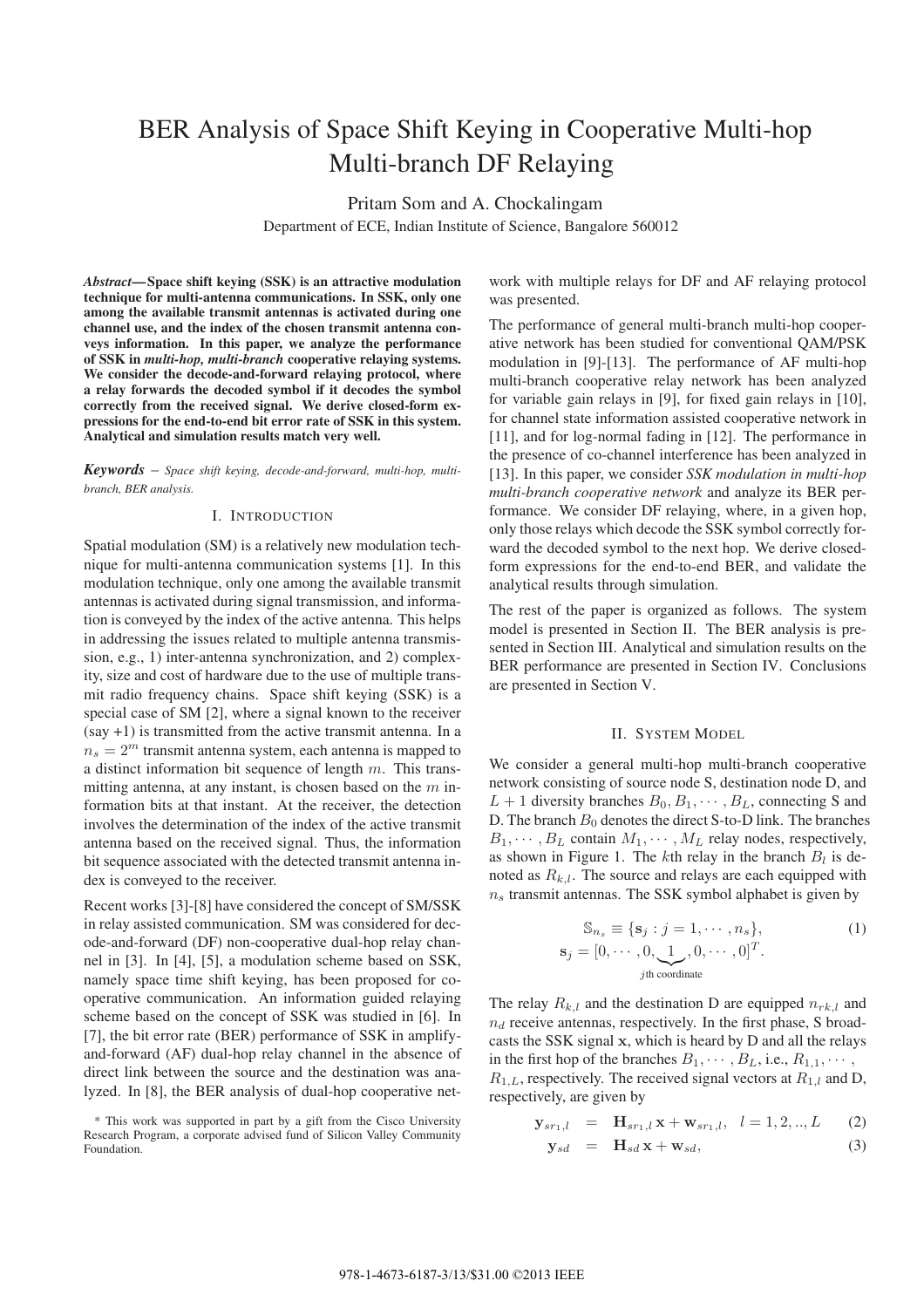

Fig. 1. System model of multi-hop multi-branch cooperative network.

where  $\mathbf{H}_{sr_1,l} \in \mathbb{C}^{n_{r_1,l} \times n_s}$  is the S-to- $R_{1,l}$  channel matrix,  $\mathbf{w}_{sr_1,l} \in \mathbb{C}^{n_{r_1,l} \times 1}$  is the additive noise vector at  $R_{1,l}$ ,  $\mathbf{H}_{sd} \in$  $\mathbb{C}^{n_d \times n_s}$  is the S-to-D channel matrix, and  $\mathbf{w}_{sd} \in \mathbb{C}^{n_d \times 1}$  is the additive noise vector at D. We consider DF relaying. Each relay in the first hop of every branch  $(R_{1,l}; l = 1, 2, ..., L)$ decodes the signal in the first phase of communication and forwards to the next hop relays only if it decodes correctly. Likewise, at every hop, the relays in each diversity branch forward the regenerated symbol if the decoding is correct. This relaying protocol has been considered for SSK in dual-hop multiple relay cooperative system in [8]. Each branch  $B_l$ , that correctly decodes the signal at the relay terminal  $R_{M_l,l}$ , forwards the decoded SSK signal to D in different time slots. Let U denote the set of the indices of the diversity branches that forward to the destination D. Without loss of generality, let us assume the case where the cardinality of  $U$  denotes n  $(0 \le n \le L)$ .  $n = 0$  corresponds to the case when U is null set, i.e., no multi-hop diversity branch can decode signal correctly. When  $n > 0$ , the elements of U are denoted as  $u_1, u_2, \dots, u_n$ , respectively. Here,  $1 \leq u_1, \dots, u_n \leq L$ , and  $u_1 \neq u_2 \neq \cdots \neq u_n$ . The destination combines the signal vectors and carries out optimal detection. The combined received vector is represented as

$$
\left[\begin{array}{c} \mathbf{y}_{sd} \\ \mathbf{y}_{M_{u_1}d,u_1} \\ \vdots \\ \mathbf{y}_{M_{u_n}d,u_n} \end{array}\right] = \left[\begin{array}{c} \mathbf{H}_{sd} \\ \mathbf{H}_{M_{u_1}d,u_1} \\ \vdots \\ \mathbf{H}_{M_{u_n}d,u_n} \end{array}\right] \mathbf{x} + \left[\begin{array}{c} \mathbf{w}_{sd} \\ \mathbf{w}_{M_{u_1}d,u_1} \\ \vdots \\ \mathbf{w}_{M_{u_n}d,u_n} \end{array}\right], \quad (4)
$$

where  $\mathbf{y}_{M_{u_1}d, u_1}, \cdots, \mathbf{y}_{M_{u_n}d, u_n}$  are the received signal vectors from the relay nodes  $R_{M_{u_1},u_1},\cdots,R_{M_{u_n},u_n}$ , respectively.  $\mathbf{H}_{M_{u_1}d, u_1}, \cdots, \mathbf{H}_{M_{u_n}d, u_n}$  are the  $R_{M_{u_1}, u_1}$ -to-D, $\cdots$ ,  $R_{M_{u_n},u_n}$ -to-D channel matrices, respectively.  $\mathbf{w}_{M_{u_1},d,u_1},\cdots$  $\mathbf{w}_{M_{un},d,u_n}$  are the noise vectors at D. The detected signal at D is given by

$$
\tilde{\mathbf{x}} = \frac{\min}{s \in \mathbb{S}_{n_s}} \|\mathbf{y} - \mathbf{H}s\|^2.
$$
 (5)

The elements of the noise vectors are modelled as i.i.d.  $CN(0,$  $\sigma^2$ ). The channel matrix between the nodes  $R_{k-1,l}$  and  $R_{k,l}$ at the branch  $B_l$  for  $k = 2, \dots, M_l$  is denoted as  $\mathbf{H}_{k-1,k,l}$ . The entries of the channel matrices  $\mathbf{H}_{sd}$ ,  $\mathbf{H}_{sr_1,l}$ ,  $\mathbf{H}_{k-1,k,l}$ , and  $\mathbf{H}_{M_l d,l}$  are modelled as  $\mathcal{CN}(0, \sigma_{sd}^2), \mathcal{CN}(0, \sigma_{sr_1,l}^2), \mathcal{CN}(0, \sigma_{sr_2,l}^2)$  $\sigma_{k-1,k,l}^2$ ), and  $\mathcal{CN}(0, \sigma_{M_l d,l}^2)$ , respectively, where  $\sigma_{sd}^2$ ,  $\sigma_{sr_1,l}^2$ ,  $\sigma_{k-1,k,l}^2$ , and  $\sigma_{M_l d,l}^2$  depend on the path loss and shadowing in the corresponding links. The channel matrices in each link are assumed to be independent of each other.

## III. BER ANALYSIS

## *A. Analysis for*  $n_s = 2$

We denote the end-to-end error event in detection of bits as  $E$ . Let  $\psi$  denote the set of indices of the diversity branches that decode the signal correctly and forward the decoded signal to destination. The end-to-end BER can be written as

$$
P(E) = \sum_{\psi \in \mathcal{P}(\{1,2,\cdots,L\})} P(\psi) P(E|\psi),\tag{6}
$$

where  $\mathcal{P}(\{1, 2, \dots, L\})$  is the power set of the set of the indices of the diversity branches  $\{1, 2, \dots, L\}$ . Without loss of generality, let us consider the case when  $\psi = \mathbb{U}$ , where  $\mathbb{U}$  is the set of indices of the diversity branches as defined in Section II. Then, from (4), the conditional probability of error  $P(E|\psi = \mathbb{U}; \mathbf{H}_{M_u,d,u_i}, u_i \in \mathbb{U})$  can be written as [2]

$$
P(E|\psi = \mathbb{U}; \mathbf{H}_{M_{u_i}d, u_i}, u_i \in \mathbb{U})
$$
  
=  $Q\left(\sqrt{\frac{\|\mathbf{h}^1 - \mathbf{h}^2\|^2}{2\sigma^2}}\right)$  (7)  
=  $Q(\sqrt{\Lambda}).$  (8)

$$
= Q(\sqrt{\Lambda}). \tag{8}
$$

Here,  $\mathbf{h}^q$  is the qth column of **H** and  $\|\mathbf{h}^1 - \mathbf{h}^2\|^2 = \|\mathbf{h}^1_{sd} - \mathbf{h}^2\|^2$  $\mathbf{h}_{sd}^2\|^2\,+\,\sum_{i=1}^n\,\|\,\mathbf{h}_{M_{u_i}d,u_i}^1 - \mathbf{h}_{M_{u_i}d,u_i}^2\|^2\!,\,\,\, \mathbf{h}_{sd}^q,\,\mathbf{h}_{M_{u_i}d,u_i}^q$ are the qth columns of  $\mathbf{H}_{sd}$  and  $\mathbf{H}_{M_u,d,u_i}$ , respectively.  $\Lambda$ is the sum of  $n + 1$  independent Gamma distributed random variables and can be written as

$$
\Lambda = \Lambda_{sd} + \sum_{i=1}^{n} \Lambda_{M_{u_i}d}^{u_i},\tag{9}
$$

where  $\Lambda_{sd} = \frac{\|\mathbf{h}_{sd}^1 - \mathbf{h}_{sd}^2\|^2}{2\sigma^2}$  and  $\Lambda_{M_{u_i}d}^{u_i} = \frac{\|\mathbf{h}_{M_{u_i}d, u_i}^1 - \mathbf{h}_{M_{u_i}d, u_i}^2\|^2}{2\sigma^2}$  $\overline{2\sigma^2}$ are distributed as  $\Gamma_v(n_d, \Omega_{sd})$  and  $\Gamma_v(n_d, \Omega_{M_u, d, u_i})$ , respectively, and  $\Omega_{sd} = \frac{\sigma_{sd}^2}{\sigma^2}$ ,  $\Omega_{M_{u_i}d, u_i} = \frac{\sigma_{M_{u_i}d, u_i}^2}{\sigma^2}$ . Here,  $\Gamma_v(a, b)$ 

denotes Gamma distribution of shape parameter a and scale parameter b.

Averaging (8), the conditional error probability  $P(E|\psi = \mathbb{U})$ can be written as

$$
P(E|\psi = \mathbb{U})
$$
  
=  $\int_0^\infty Q(\sqrt{\lambda}) f_\Lambda(\lambda) d\lambda$   
=  $\int_0^\infty \frac{1}{\pi} \int_0^{\frac{\pi}{2}} \exp\left(-\frac{\lambda}{2\sin^2\theta}\right) d\theta f_\Lambda(\lambda) d\lambda$  (10)  
=  $\frac{1}{\pi} \int_0^{\frac{\pi}{2}} \int_0^\infty \exp\left(-\frac{\lambda}{2\sin^2\theta}\right) f_\Lambda(\lambda) d\lambda d\theta$   
=  $\frac{1}{\pi} \int_0^{\frac{\pi}{2}} G_\Lambda(-\frac{1}{2\sin^2\theta}) d\theta$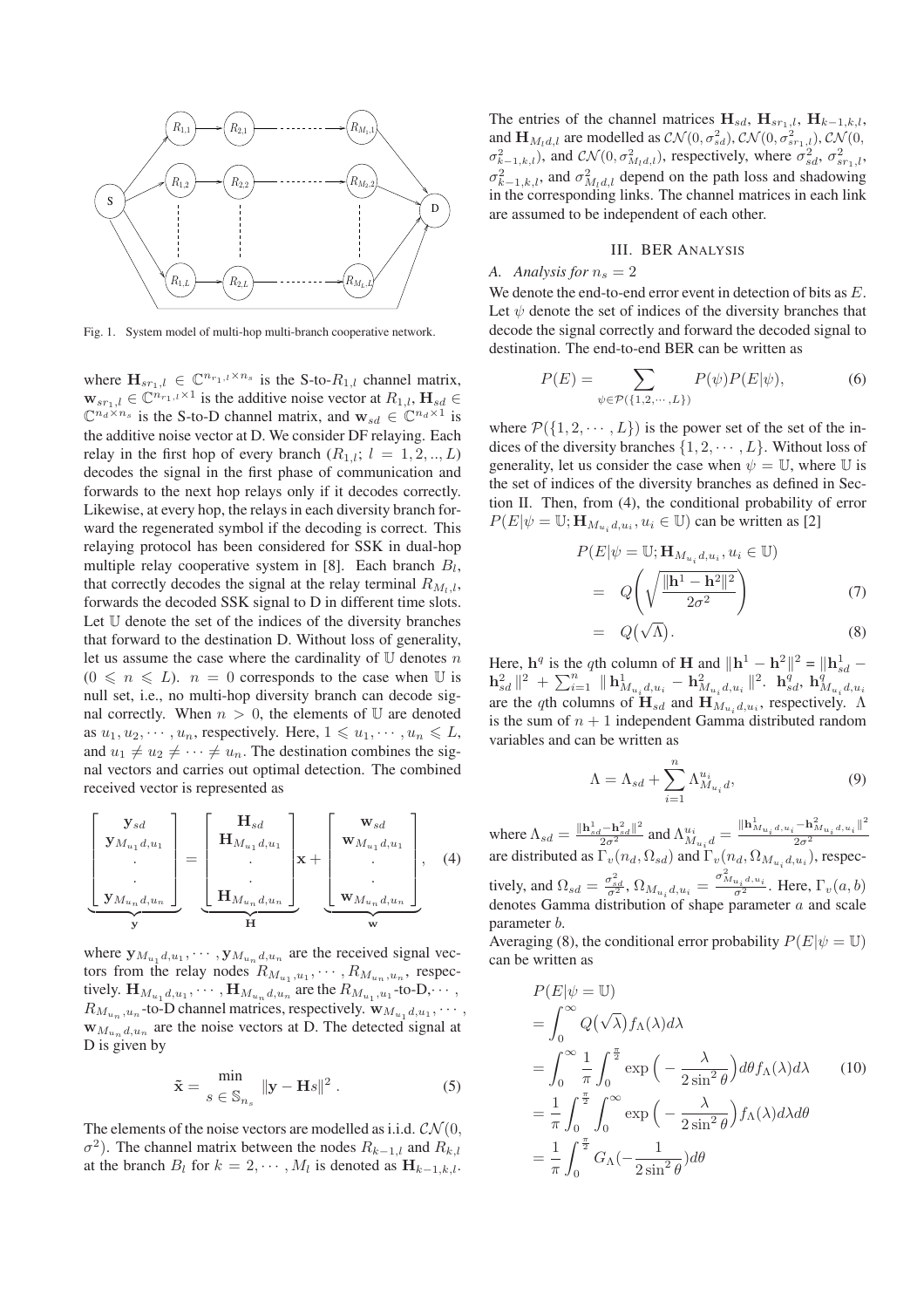$$
= \frac{1}{\pi} \int_0^{\frac{\pi}{2}} G_{\Lambda_{sd}}(-\frac{1}{2\sin^2 \theta}) \prod_{i=1}^n G_{\Lambda_{M_{u_i}d}^{u_i}}(-\frac{1}{2\sin^2 \theta}) d\theta
$$

$$
= \frac{1}{\pi} \int_0^{\frac{\pi}{2}} \left(1 + \frac{\Omega_{sd}}{2\sin^2 \theta}\right)^{-n_d} \prod_{i=1}^n \left(1 + \frac{\Omega_{M_{u_i}d, u_i}}{2\sin^2 \theta}\right)^{-n_d} d\theta, \quad (11)
$$

where  $G_{\Lambda}$ ,  $G_{\Lambda_{sd}}$ ,  $G_{\Lambda_{M_{u_i}d}^{u_i}}$  are the moment generating functions (MGF) of  $\Lambda$ ,  $\Lambda_{sd}$ , and  $\Lambda_{M_{u_i}d}^{u_i}$ , respectively. Equation (10) follows from Craig's formula [14]. We derive a closedform expression of the integral in (11) as follows. Consider the following approximation of the integral in (11):

$$
P(E|\psi = \mathbb{U}) \cong \frac{1}{\pi} \int_0^{\frac{\pi}{2}} \left(1 + \frac{\Omega_{eq}}{2\sin^2\theta}\right)^{-(n+1)n_d} d\theta, \tag{12}
$$

where  $\Omega_{eq} = \left(\Omega_{sd} \prod_{i=1}^{n} \Omega_{M_{u_i}d, u_i}\right)^{\frac{1}{n+1}}$ . A closed-form expression of the integral in (12) is obtained from MATHE-MATICA as

$$
\frac{1}{\pi} \int_0^{\frac{\pi}{2}} \left( 1 + \frac{\Omega_{eq}}{2 \sin^2 \theta} \right)^{-(n+1)n_d} d\theta
$$
\n
$$
= \frac{1}{\pi} \frac{1}{2 \left( 1 + \frac{\Omega_{eq}}{2} \right)^{\frac{3}{2}} (n+1) \Gamma(n+1)} \left[ \left( 1 + \frac{2}{\Omega_{eq}} \right)^{-n-\frac{1}{2}} \right]
$$
\n
$$
\frac{\Omega_{eq}}{2}^{-n-1} \sqrt{\pi} \left( \sqrt{\frac{\Omega_{eq}}{2}} (1 + \frac{\Omega_{eq}}{2})^{n+2} (n+1) \sqrt{\pi} \Gamma(n+1) + \left( 1 + \frac{\Omega_{eq}}{2} \right)^{\frac{1}{2}} \Gamma(n+\frac{3}{2}) \left\{ 2F_1 \left( 1, n + \frac{3}{2}, -\frac{1}{2}, \frac{\Omega_{eq}}{\Omega_{eq}+2} \right) + \left( -1 + \Omega_{eq}(n+2) \right) 2F_1 \left( 1, n + \frac{3}{2}, \frac{1}{2}, \frac{\Omega_{eq}}{\Omega_{eq}+2} \right) \right\} \right], \quad (13)
$$

where  $\Gamma(\alpha)$  is the gamma function with argument  $\alpha$  and  $_2F_1($ . , .; .; .) is hypergeometric function. The numerical results in Section IV shows that the analytical BER obtained by using the closed-form expression in (13) closely follows the simulation results.

Now,  $P(\psi = \mathbb{U})$  can be written as

$$
P(\psi = \mathbb{U}) = \prod_{l \in \mathbb{U}} P(A_l) \prod_{q \in \mathbb{U}^c} \left(1 - P(A_q)\right),\tag{14}
$$

where  $A_l$  is the event that the index l of diversity branch  $B_l$ being in the set U, the set  $\mathbb{U}^c \triangleq \{1, 2, \cdots, L\} \setminus \mathbb{U}$ , and

$$
P(A_l) = (1 - P(E_{sr_1}^l)) \prod_{k=2}^{M_l} (1 - P(E_{k-1,k}^l)).
$$
 (15)

 $E_{sr_1}^l$  is the event of error in S-to- $R_{1,l}$  link,  $E_{M_l,d}^l$  is the event of error in  $R_{M_l,l}$ -to-D link, and  $E_{k-1,k}^l$  is the error event in  $R_{k-1,l}$ -to- $R_{k,l}$  link. From (2), the conditional probability of error  $P(E_{sr_1}^l | H_{sr_1,l})$  is given by  $Q(\sqrt{\Lambda_{sr_1,l}})$  [2], where  $\Lambda_{sr_1,l} = \frac{\|\mathbf{h}_{sr_1,l}^2 - \mathbf{h}_{sr_1,l}^1\|^2}{2\sigma^2}$ .  $\mathbf{h}_{sr_1,l}^q$  is the qth column of  $\mathbf{H}_{sr_1,l}$ . The average error probability  $P(E_{sr_1}^l)$  can be derived as

$$
P(E_{sr_1}^l)
$$
  
=  $\int_0^\infty Q(\sqrt{\phi}) f_{\Lambda_{sr_1,l}}(\phi) d\phi$   
=  $\int_0^\infty \int_{\sqrt{\phi}}^\infty \frac{e^{-\frac{v^2}{2}} dv}{\sqrt{2\pi}} \frac{\phi^{n_{r_1,l}-1} \exp(-\frac{\phi}{\Omega_{sr_1,l}}) d\phi}{\Omega_{sr_1,l}^{n_{r_1,l}}(n_{r_1,l}-1)!}$   
=  $\int_0^\infty \int_0^{v^2} \frac{\phi^{n_{r_1,l}-1} \exp(-\frac{\phi}{\Omega_{sr_1,l}}) d\phi}{\Omega_{s_1,l}^{n_{r_1,l}}(n_{r_1,l}-1)!} \frac{e^{-\frac{v^2}{2}} dv}{\sqrt{2\pi}}$  (16)

$$
= \int_0^\infty \left[1 - \sum_{t=0}^{n_{r_1,l}-1} \left(\frac{v^2}{\Omega_{sr_1,l}}\right)^t \frac{\exp(-\frac{v^2}{\Omega_{sr_1,l}})}{t!} \right] \frac{e^{-\frac{v^2}{2}} dv}{\sqrt{2\pi}} \tag{17}
$$

$$
= \frac{1}{2} \left[ 1 - \sum_{t=0}^{n_{r_1,l}-1} \frac{\sqrt{\Psi_{sr_1,l}}}{\Omega_{sr_1,l}^t t!} \int_{-\infty}^{\infty} \frac{v^{2t} \exp(-\frac{v^2}{2\Psi_{sr_1,l}})}{\sqrt{2\pi \Psi_{sr_1,l}}} dv \right] (18)
$$

$$
=\frac{1}{2}\Big[1-\sum_{t=0}^{n_{r_1,l}-1}\frac{\Psi_{sr_1,l}^{t+\frac{1}{2}}(2t)!}{\Omega_{sr_1,l}^t 2^{t}t!}\Big],\tag{19}
$$

where  $\Psi_{sr_1,l} = \frac{\Omega_{sr_1,l}}{\Omega_{sr_1,l}+2}$ ,  $\Omega_{sr_1,l} = \frac{\sigma_{sr_1,l}^2}{\sigma^2}$ , (16) follows from change in the order of integral, and (17) follows from the definition of cumulative distribution of gamma random variable. Using the expression of the 2tth central moment of normal r.v. (i.e.,  $\Psi_{sr_1,l}^t \frac{(2t)!}{2^t t!}$ ) in (18), we get (19).  $P(E_{M_l,d}^l)$  and  $P(E_{k-1,k}^l)$  can be derived in a similar way, and is given by

$$
P(E_{M_l,d}^l) = \frac{1}{2} \Big[ 1 - \sum_{t=0}^{n_d-1} \frac{\Psi_{M_l,d,l}^{t+\frac{1}{2}}(2t)!}{\Omega_{M_l,d,l}^t 2^t t!} \Big] \tag{20}
$$

$$
P(E_{k-1,k}^l) = \frac{1}{2} \Big[ 1 - \sum_{t=0}^{n_{k-1,k}^l - 1} \frac{\Psi_{k-1,k,l}^{t+\frac{1}{2}}(2t)!}{\Omega_{k-1,k,l}^t 2^{t} t!} \Big], (21)
$$

where  $\Psi_{M_l d,l} = \frac{\Omega_{M_l d,l}}{\Omega_{M_l d,l}+2}$ ,  $\Psi_{k-1,k,l} = \frac{\Omega_{k-1,k,l}}{\Omega_{k-1,k,l}+2}$ ,  $\Omega_{k-1,k,l} =$  $\frac{\sigma^2_{k-1,k,l}}{\sigma^2}$ .

## *B. Approximate analysis for*  $n_s = 2^m, m > 1$

The end-to-end BER for the case of  $n<sub>s</sub> = 2$  derived in Section III-A is a function of the error probability of individual links, i.e.,  $P(E_{sr_1}^l)$ ,  $P(E_{k-1,k}^l)$ ,  $P(E_{M_l d}^l)$ , as well as the conditional error probability at D for each realization of  $\psi$ , e.g.,  $P(E|\psi = \mathbb{U})$ . For  $n_s = 2^m, m > 1$ , i.e., non-binary SSK, we derive the approximate error probability using union bound approach. Our computation shows that if we directly apply the union bound on the end-to-end BER, then the resulting curve does not follow the simulated BER curve closely. Therefore, we have adopted a different approach whereby the union bound of each constituent probabilities of the end-toend BER expression are obtained. The approximate BER expression is then derived using these union bound expressions in the similar manner as explained in Section III-A. The approximate BER thus obtained is not an upper bound on the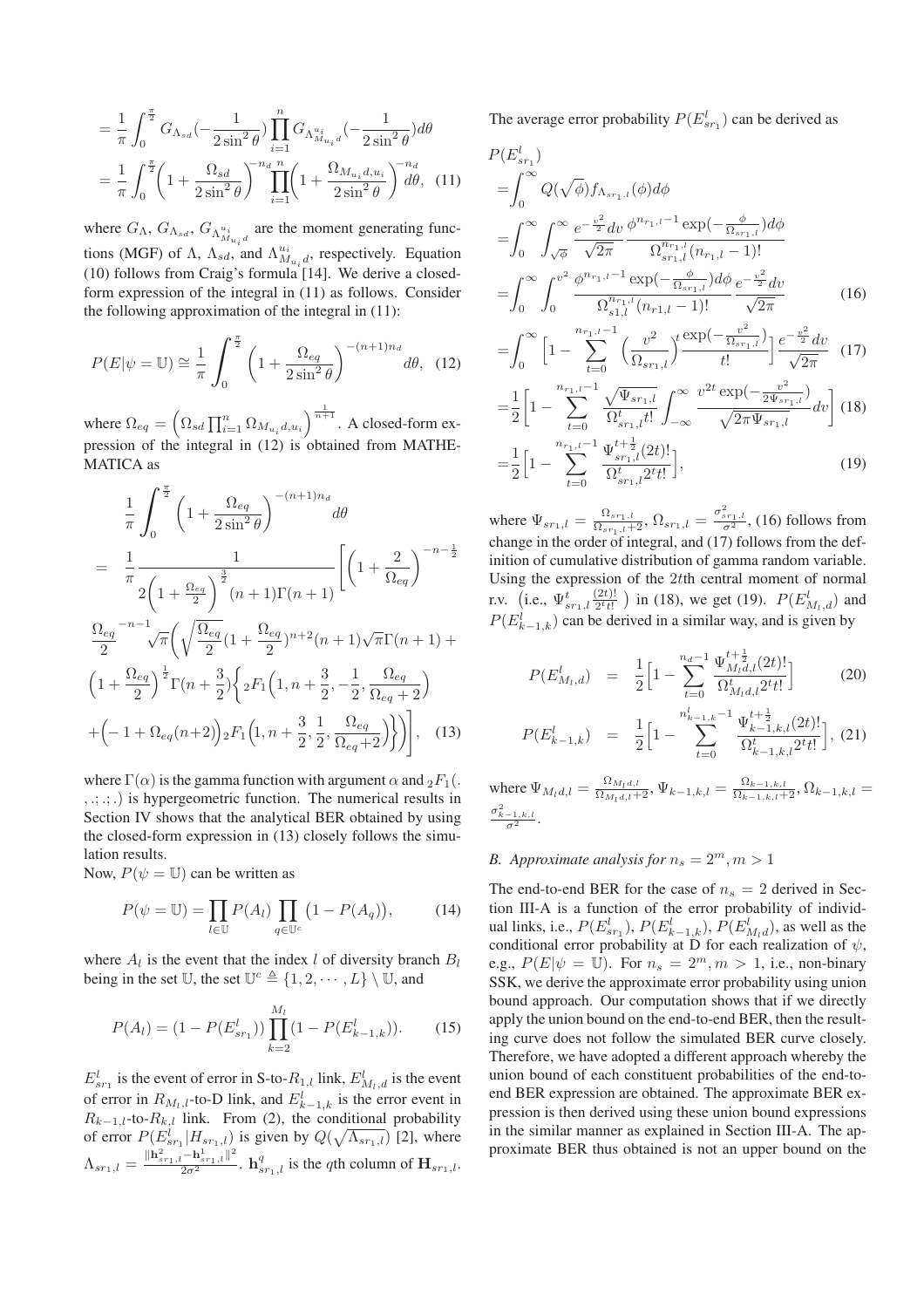actual BER, since the actual BER is not a monotonically increasing function of every one of these constituent probabilities. The union bound of the probability terms are as follows

$$
P(E_{sr_1}^l) \leq C_{eff} P E P(E_{s1}^l) = \tilde{P}(E_{sr_1}^l),
$$
 (22)

$$
P(E_{k-1,k}^l) \leq C_{eff} P E P(E_{k-1,k}^l) = \tilde{P}(E_{k-1,k}^l), (23)
$$

$$
P(E_{M_l d}^l) \leqslant C_{eff} P E P(E_{M_l d}^l) = \tilde{P}(E_{M_l d}^l), \quad (24)
$$

$$
P(E|\psi = \mathbb{U}) \leq C_{eff} P E P(E|\mathbb{U}) = \tilde{P}(E|\psi = \mathbb{U}),
$$
 (25)

where  $C_{eff} = \sum_{t=1}^{n_s}$  $\sum_{\substack{p=1 \ p \neq t}}^{n_s}$  $\frac{N(\mathbf{s}_t \rightarrow \mathbf{s}_p)}{n_s \log_2(n_s)}$ , and  $N(\mathbf{s}_t \rightarrow \mathbf{s}_p)$  is the num-

ber of bits in error when  $s_t$  is detected as  $s_p$ .  $PEP(E_{s1}^l)$ ,  $PEP(E_{k-1,k}^l)$ ,  $PEP(E_{M_l d}^l)$ ,  $PEP(E|U)$  are the pairwise error probabilities, and are given by (19), (20), (21) and (13), respectively. Using the union bound expressions  $\tilde{P}(E_{sr_1}^l)$ ,  $\tilde{P}(E_{k-1,k}^l)$ ,  $\tilde{P}(E_{M_l d}^l)$ ,  $\tilde{P}(E|\psi = \mathbb{U})$  in place of  $P(E_{sr_1}^l)$ ,  $P(E_{k-1,k}^l)$ ,  $P(E_{M_l d}^l)$ ,  $P(E|\psi = \mathbb{U})$  in (6), (14), and (15), the closed-form expression of approximate BER is obtained.

## IV. RESULTS AND DISCUSSION

We computed the BER as function of signal-to-noise-ratio (SNR) using the analytical expressions derived in the previous section. We also obtained the BER versus SNR curves through simulation for the purpose of comparison with the analytical BERs. We define SNR as  $\frac{1}{\sigma^2}$ . We keep the channel parameters as  $\sigma_{sr_1,l}^2 = \sigma_{k-1,k,l}^2 = \sigma_{M_l d,l}^2 = \sigma_{sd}^2 = 0$ dB. Figure 2 presents the BER plots as a function of SNR for 3 branches ( $L = 2$  multi-hop branches and the direct Sto-D branch) with varying number of relays in each multihop branch ( $M_1 = M_2 = 2, 4$ ) obtained through simulation and analysis. The number of transmit and receive antennas is taken as 2 at all the nodes, i.e.,  $n_s = n_d = n_{r_k,l} = 2$ ;  $k =$  $1, \dots, 4; l = 1, 2$ . The analytical and simulated BER plots show an almost exact match. Figure 3 shows the BER versus SNR plots for varying number of branches ( $L = 1, 2, 3$ ) with each multi-hop branch having 3 relays, obtained through analysis and simulation. The number of antennas is kept at 2 in all the nodes. Here also, the BER curves corresponding to analysis and simulation match almost exactly. These two figures validate the analysis presented in this paper for binary SSK.

Figure 4 shows the BER vs SNR plots for  $L = 2, 3$  relays in each multi-hop branch ( $M_1 = M_2 = 3$ ) for SSK with  $n_s = 2$ and  $n_s = 8$ . The number of receive antennas in each link for  $n_s = 2$  and  $n_s = 8$  are  $n_d = n_{r_i,l} = 2$ , and 8, respectively;  $i = 1, 2, 3; l = 1, 2$ . It can be seen that, for  $n_s = 8$  also, the approximate analytical BER curve is close to the simulated BER curve. For the purpose of performance comparison with conventional PSK modulation, we have plotted the BER vs SNR plots for BPSK and 8-PSK with the same network setting with single transmit RF chain in each link. The number



Fig. 2. BER versus SNR plots for SSK modulation in cooperative multi-hop multi-branch relaying, for  $L = 2$ , and 2, 4 relays in each diversity branch  $(M_1 = M_2 = 2, 4)$ .  $\sigma_{sr_1,l}^2 = \sigma_{k-1,k,l}^2 = \sigma_{M_l d,l}^2 = \sigma_{sd}^2 = 0$  dB,  $l = 1, 2; k = 2, 3, 4, n_s = n_d = n_{r_i, l} = 2; i = 1, 2, 3, 4; l = 1, 2.$ Analysis and simulation.



Fig. 3. BER versus SNR plots for SSK modulation in cooperative multi-hop multi-branch relaying, for  $L = 1, 2, 3$ , and 3 relays in each multi-hop branch  $M_1 = M_2 = M_3 = 3$ .  $\sigma_{sr_1,l}^2 = \sigma_{k-1,k,l}^2 = \sigma_{M_1d,l}^2 = \sigma_{sd}^2 = 0$  dB,  $l = 1, 2; k = 2, 3, n_s = n_d = n_{r_i, l} = 2; i = 1, 2, 3; l = 1, 2, 3.$ Analysis and simulation.

of receive antennas in each link is taken to be 2 for BPSK, and 8 for 8-PSK ( $n_d = n_{r_i,l} = 2, 8; i = 1, 2, 3; l = 1, 2$ ). The figure shows that binary SSK is outperformed by BPSK, whereas SSK with  $n_s = 8$  shows significantly better BER performance than 8-PSK.

#### V. CONCLUSION

We derived closed-form expressions for the end-to-end BER for SSK modulation in cooperative multi-hop multi-branch relay networks. We considered DF relaying, where the relays forwarded the decoded signal only when they decode the signal correctly. For binary SSK, we derived a closed-form ana-